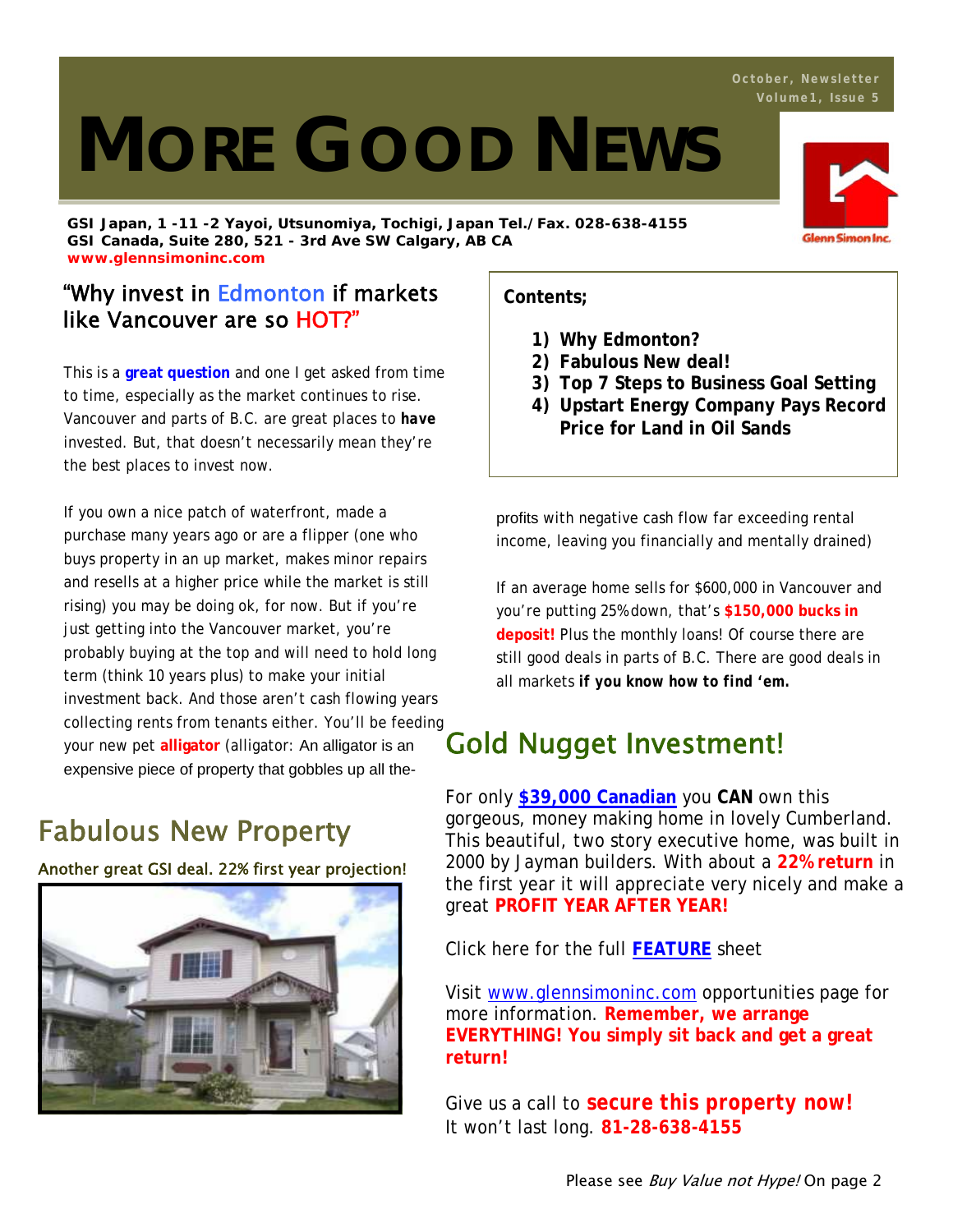### Page 2 More Good News October

## Buy Value, Not Hype!

*Continued from above, article by GSI.*

You may just not find the economic fundamentals to support them. *I'm talking about investing, not emotional/speculative buying.* Remember, I'm from Vancouver, **I love it too**. But, I'm focused on growing my capital and that of my **investors** and that means buying the bargains and selling them near the top, like the prices you see now in Vancouver! Frankly, I prefer to sell my investments before the peak so that I can leave something on the table for the next guy. In a nutshell, I'm **specializing in Edmonton** because of 4 main points; **Rock solid Economic fundamentals** (not just oil), housing affordability, long-term demand, growth and the fact that it's under valued (I can never just stop at 4!).



Sunset at Edmonton City Hall

See, these are *ECOMOMIC FACTS*, and that equates to a **good investment and healthy return** with out the doubt and speculation of a 'Hot' or emotional market.

## Top 7 Steps to Reaching Your Business Goals

By Marian Banker

1. **Vision**

**What is your dream for your business? Clarify it in your own mind first and then write it in one or two sentences.** This is the first tangible step to making your dream a reality. If you don't know where you're going, how can you ever plan to get there?

2. **Mission** 

**What will you be doing to achieve that dream?** This should define the core business you're in. Write it and refine it until its one sentence. Use your mission as the basis for your Universal Selling Proposition (USP).

*"Great minds have purposes, others have wishes." Washington Irving*

3. **Goal setting** 

**Using your vision and mission as the foundation, what do you realistically think you can achieve during this period?** Start with annual goals, and then break them down into quarterly and monthly goals. Think through the sequence of events that will lead you toward your annual goals.

4. **Strategy** 

**Using your review** of last year's operating information and your goals for the coming year, what are the major steps that you think will produce the results you want? How can you best use your resources? What else do you need?

5. **Plan** 

**What specific actions or tasks will carry out your strategy or strategies?** What will it cost to carry out your plan? What sales will you have to generate to cover the costs? Create a sequence of actions and corresponding timeframe. It's not hard; it just takes some initial planning time. Use your quarterly and monthly goals as a guide. Get help if you need it.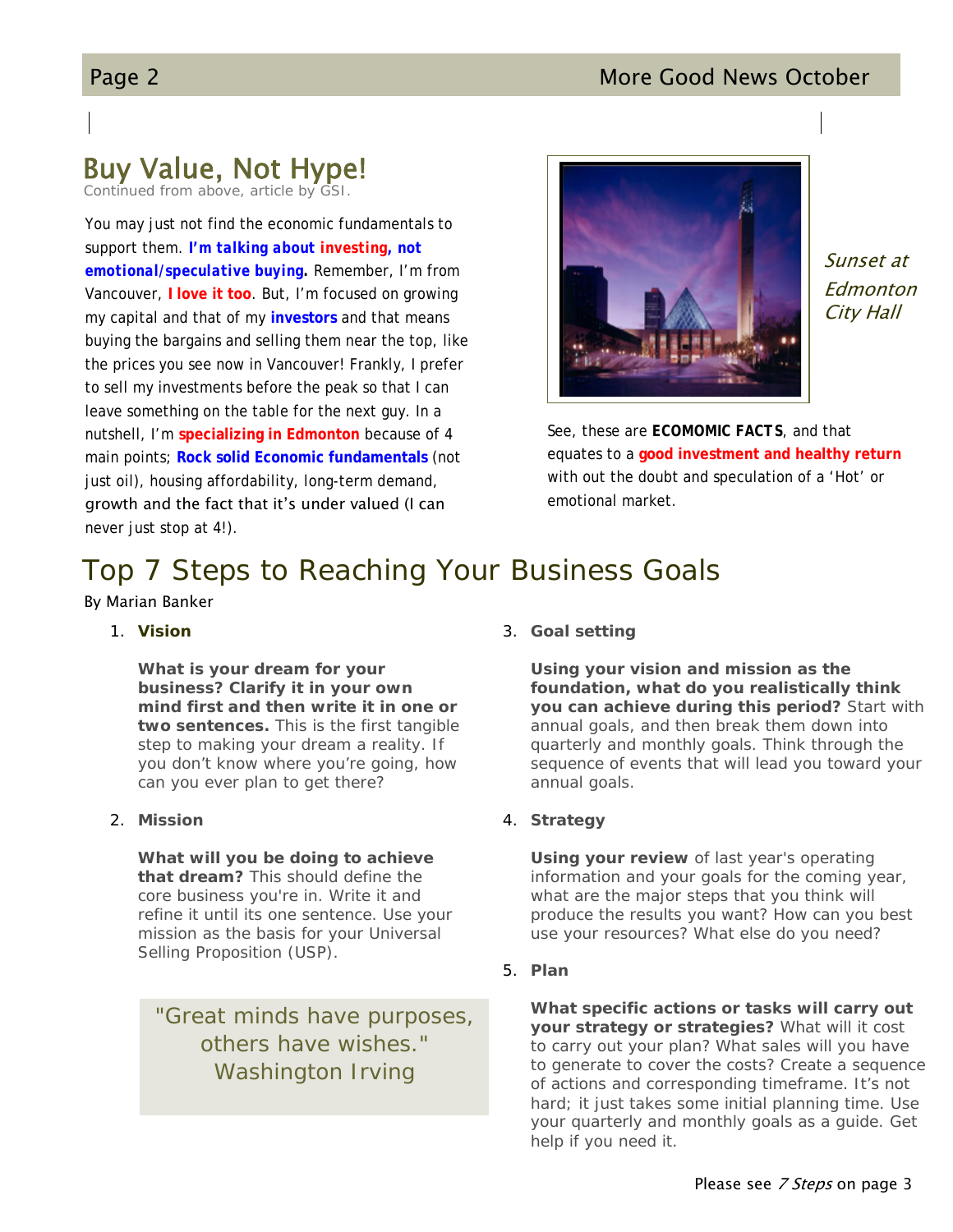# 7 Steps to Reaching Your Business Goals

#### 6. **Implementation**

**This is one of the most important, and most often missed, steps in the process.** Break down your monthly plan by the week and add the specific action steps to your weekly calendar. Make sure you schedule time to do what's necessary. When planning the next week, bring forward anything that didn't get done.

#### 7. **Assessment**

**Review operating information monthly**. Check out industry and pertinent economic indicators at least quarterly. Using that data, make adjustments to your strategy and plan. At least annually, perform a total review including your vision and mission. Summarize and document results, commenting on what worked and what didn't.

**FINAL STEP: Repeat the process annually -- and reap the rewards** 

"The greatest thing in this world is not so much where we are, but in which direction we are moving." Oliver Wendell Holmes, Jr.

## **Upstart Energy Company Pays Record Price for Land in Oil Sands** By Dave Ebner of the Globe & Mail

Friday, September 23, 2005

#### *Rivalry means firms must 'aggressively pursue and acquire properties'*

CALGARY -- The **oil sands gold rush** hit new feverish highs yesterday with upstart **Synenco Energy Inc.** paying a record amount for land, pushing the total raised this year to a record for the region.

Synenco **paid \$76-million** for 9,215 hectares, which is 36 sections -- or square miles --of land, located in the far northwest of the **oil sands region in Alberta.**

#### The competition among oil sands players **"requires companies to aggressively pursue and acquire properties,"**

Michael Supple, Synenco chairman, said in a statement, in which he also described the land as "highly prospective."

The purchase, along with several others announced yesterday by the province of Alberta in its twice-monthly auction of exploration and development rights, increased the amount paid for **oil sands land this year to \$223-million.** This tops the record of \$183-million set in 1997.

It also helped push the total generated from all oil and natural gas land sales **in Alberta to \$1.31-billion,** increasing the record of \$1.16 billion set two weeks ago. The previous high had been \$1.15-billion in 1997.

## Get into ACTION and achieve your goals!